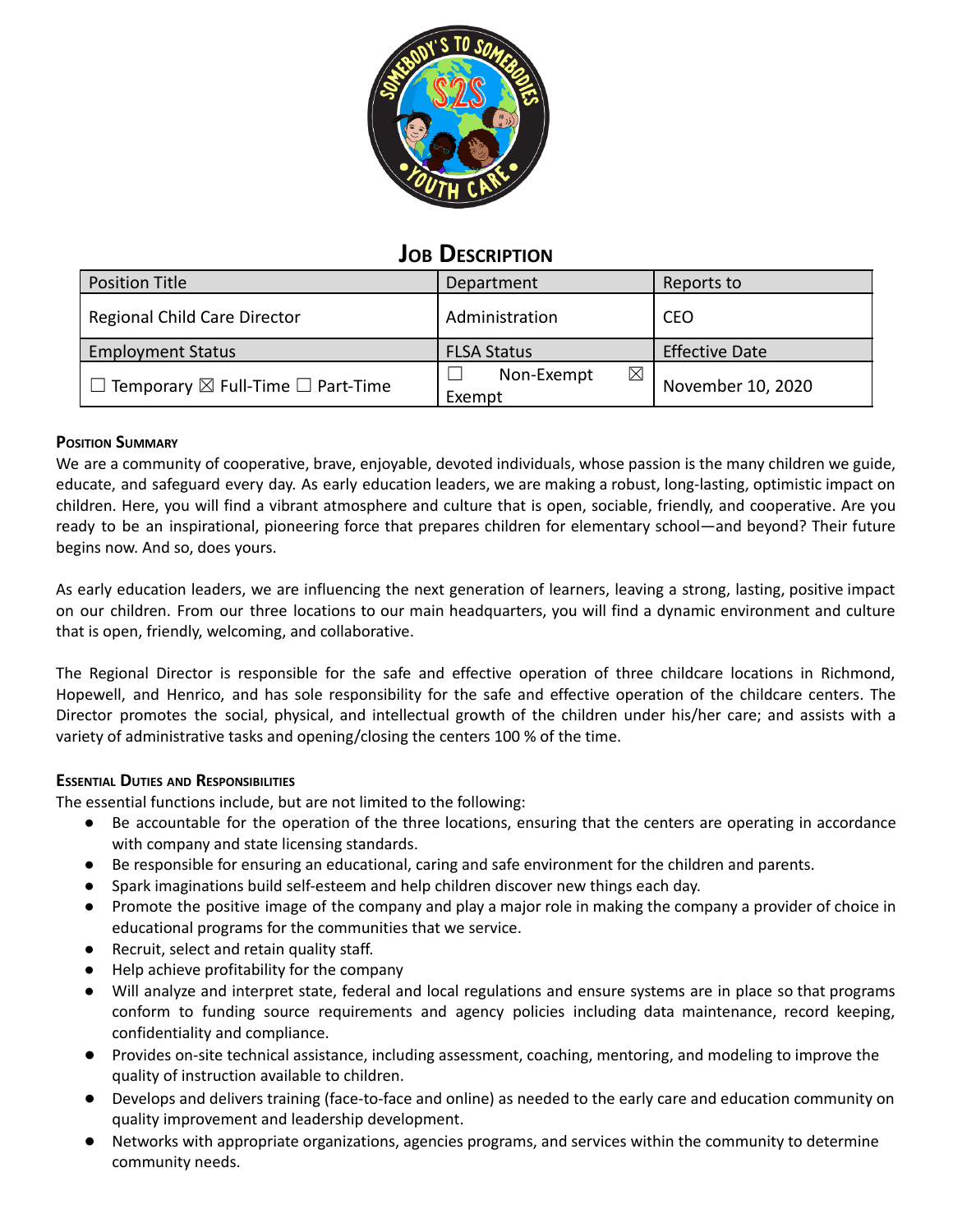- Develops materials and resources to meet the needs of the early care and education community.
- Maintains accurate and up-to-date program files, database and site visit reports as well as program assessments.
- Provides reports, in an accurate and timely manner, as requested by the CEO or other departments and/or leaders.

### **MINIMUM QUALIFICATIONS (KNOWLEDGE, SKILLS, AND ABILITIES)**

Considerable knowledge of office operations and procedures; business English and mathematics and office equipment to include manual and automated filing systems. Working knowledge of school transportation programs and regulations, including confidentiality. Working skill in the use of a personal computer, utilizing word processing, spreadsheet and database software and the school division's student data base. Demonstrated ability to compose correspondence, assemble data and prepare reports and to communicate effectively both orally and in writing with all levels of personnel, students, and the public. Education, training, or experience sufficient to demonstrate the required knowledge, skills, and abilities.

### **Bring with you:**

- Relevant work experience; punctuality
- Self-starting, positive attitude; fast-paced environment experience
- A willingness to go above and beyond when necessary
- Ability to multi-task and a high attention to detail

### **Requirements:**

- Must be at least 21 years of age
- Minimum of a bachelor's degree or equivalent in early childhood related field is preferred.
- Excellent communication skills.
- Ability to establish and maintain effective working relationships with patients, employees, and the public.
- Able to work in a fast-paced and demanding work environment.
- A minimum of three years of responsible leadership experiences in management or supervisory positions in a licensed childcare facility.
- **•** Technologically savvy.
- Detail-oriented and effective at multitasking.
- Organized and able to conduct oneself in accordance with employee manual.
- Must have a team mentality, flexibility, and willingness to learn.
- Must meet state requirements for education and additional center/school requirements may apply.

## **PHYSICAL DEMANDS AND WORK ENVIRONMENT**

The physical demands described here are representative of those that must be met by an employee to successfully perform the essential functions of this position. Reasonable accommodations may be made to enable individuals with disabilities to perform the functions.

- High level of organization is a must
- Event planning experience a plus
- Extensive MS Office experience (Word, Outlook, Teams, PPT)
- Smartsheet, Survey Monkey, other data collecting and analyzing software a plus